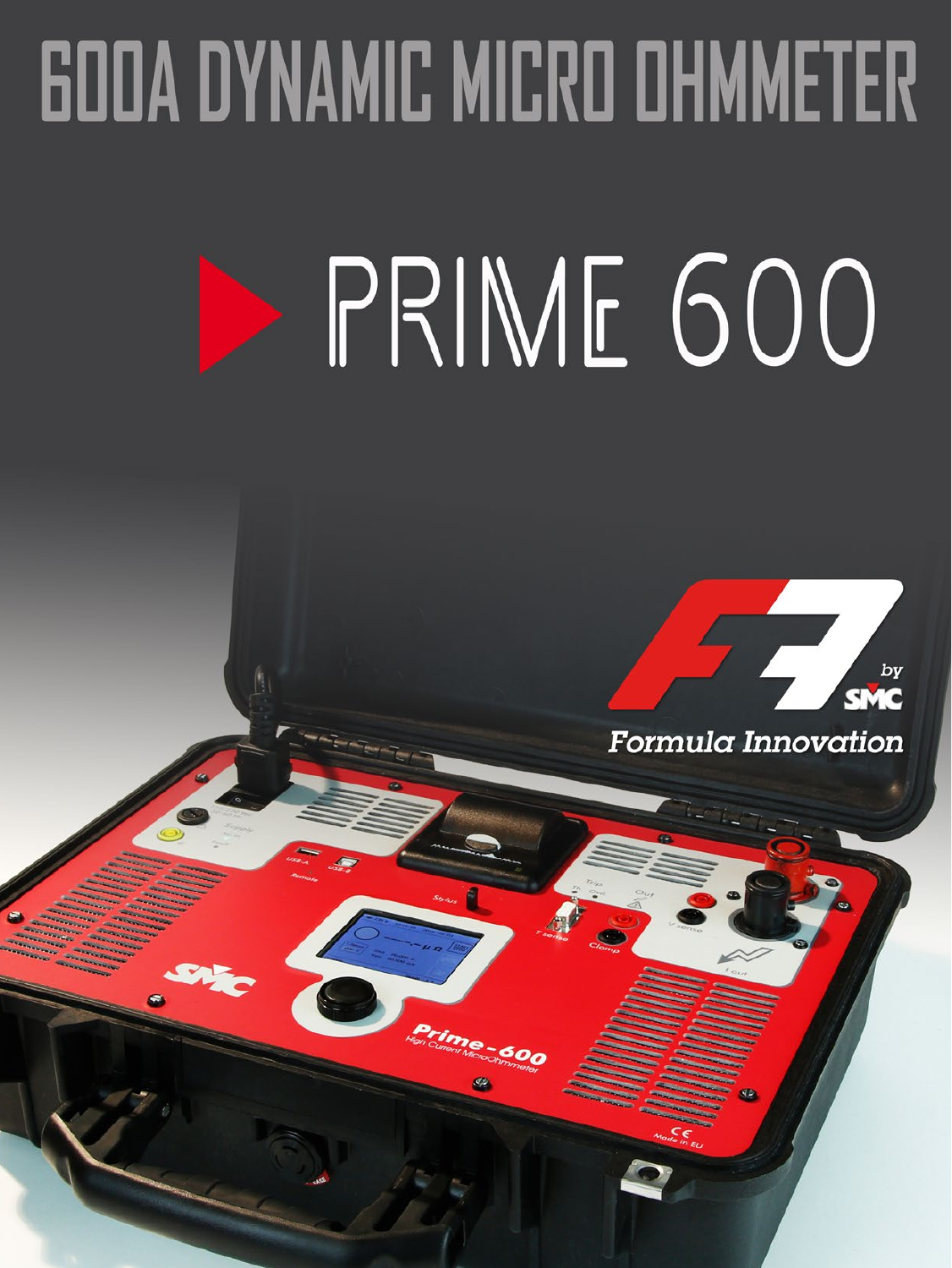## **PRIME 600**

## **Pure DC 600 A injection**



## **Applications**

- Circuit breaker contact resistance measurement according to ANSI C37.09-1979 (5.14), IEC 1208 and IEC 694 (6.4) standards.
- Quick, efficient condition evaluation of arc contacts in SF6 and vacuum insulated circuit breakers.
- Assessment of connection quality in cable attachments, bus bars and any conductive junctures in electrical installations.
- Transformer / motor / turbine winding resistance measurement.
- Continuity in switches, earth connections, welding points, fuses, etc.

Loose, defective or dirty connections in a power circuit originate high temperature spots compromising the integrity of the entire installation and are potentially harmful for costly electrical equipment and dangerous for surrounding people. The nature and dimensions of these installations impose the need of accurate, high current injection in order to obtain reliable measurements throughout the entire setup.

#### **Dual Ground operation**

The Prime 600 features a derived current input that measures the current flowing across the earth circuit when both sides of the measured point are grounded. The measured value is then suppressed from the resistance calculation. This eliminates the need to remove the ground protection (which is unsafe and not always possible) and speeds up the measurement process.

The user only needs to attach a current/voltage converting clamp (offered as an option) to one of the grounding cables and connect it to the Prime 600's derived current input.

SMC offers a high quality current clamp, tested and verified for proper Dual Ground operation, among the Prime 600's optional accessories.

For increased safety, the Prime 600 will de-magnetize the connected load at the end of each measurement.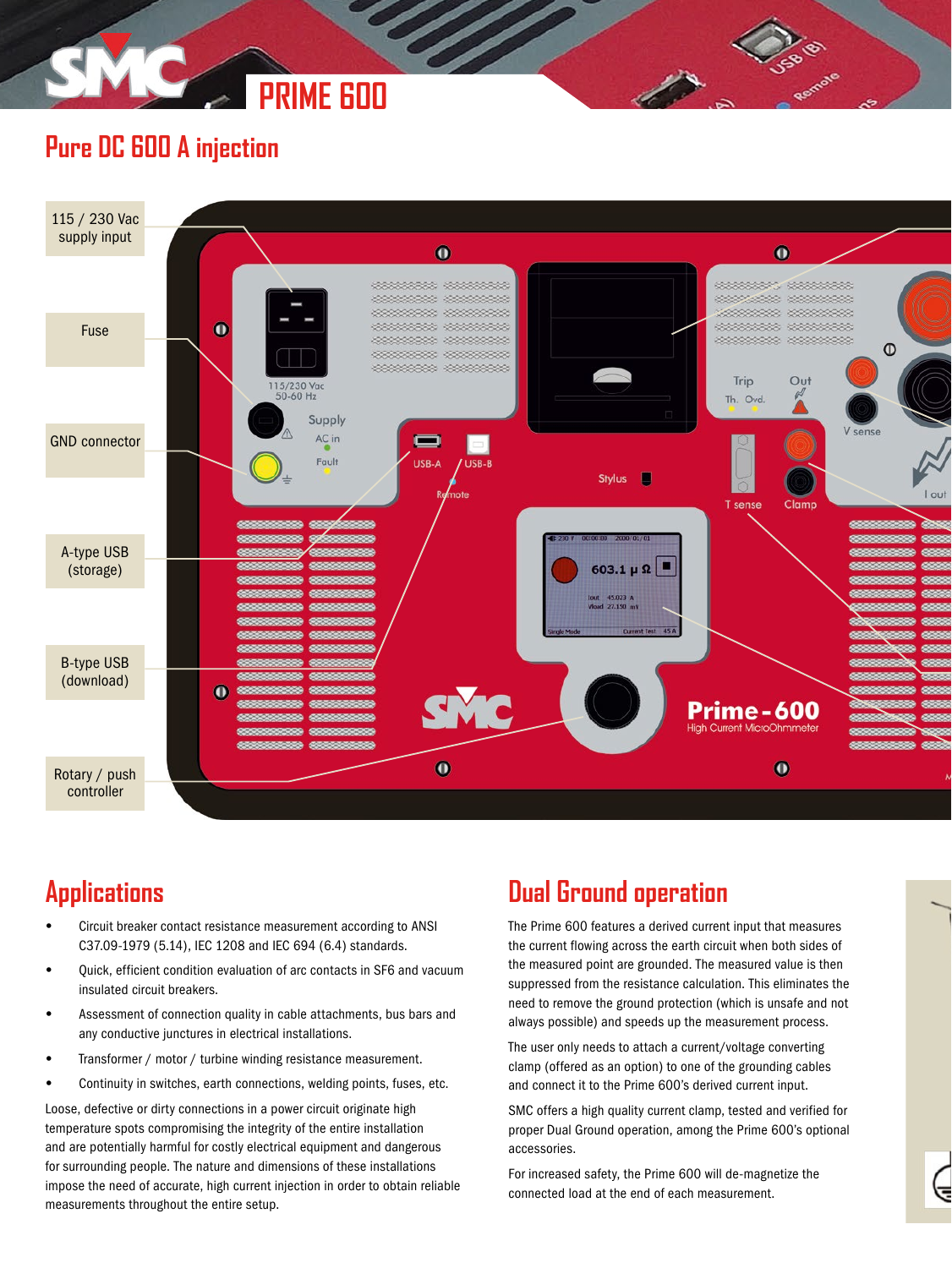## **PRIME 600**

#### **DRM: Dynamic Resistance Measurement**

Rather than just displaying a single result in micro Ohm, the Prime 600 can, upon user's selection, perform a series of measurements very quickly across a fast moving contact, like those found in circuit breakers. The result is in this case a time / resistance graph that describes resistance changes on the measured spot throughout a few milliseconds. While requiring extreme accuracy and ultra fast recording from the Prime 600's micro processor, this technique provides a very representative evaluation of the contact's condition without having to open the chamber.

This feature, never before found in a micro ohmmeter, provides substantial savings especially in the case of SF6 and vacuum isolated breakers, as opening the chamber of one of these devices for visual inspection is extremely costly.



Producing a Dynamic Resistance graphic report takes just a few simple steps:

- 1. Connect current and voltage leads to both sides of the pole as usual
- 2. Select DRM mode on the Prime 600's screen and press START
- 3. Open the circuit breaker
- 4. Press PRINT

#### **MODE CONFIGURATION**



## **Pre-defined test modes**

The MODE CONFIGURATION screen provides a simple, straightforward access to 5 pre-defined operation modes, including the Dynamic Resistance Measurement mode and a few user preferences.

Measurement can be done in the traditional way or by having the Prime 600 follow you through a sequence of different test spots. Just touch the desired mode on the screen, rotate the encoder to adjust your current and press it to start.

The Prime 600 will prompt you with a confirmation message if it detects possible mistakes in your connections. Once the measurement is finished, it will de-magnetize the tested device, too, for your safety. You can produce a printout of your test instantaneously or just save it in permanent memory. The PrimeSync utility will allow you to group tests in a nice report that can be exported to common office formats in your Windows PC.